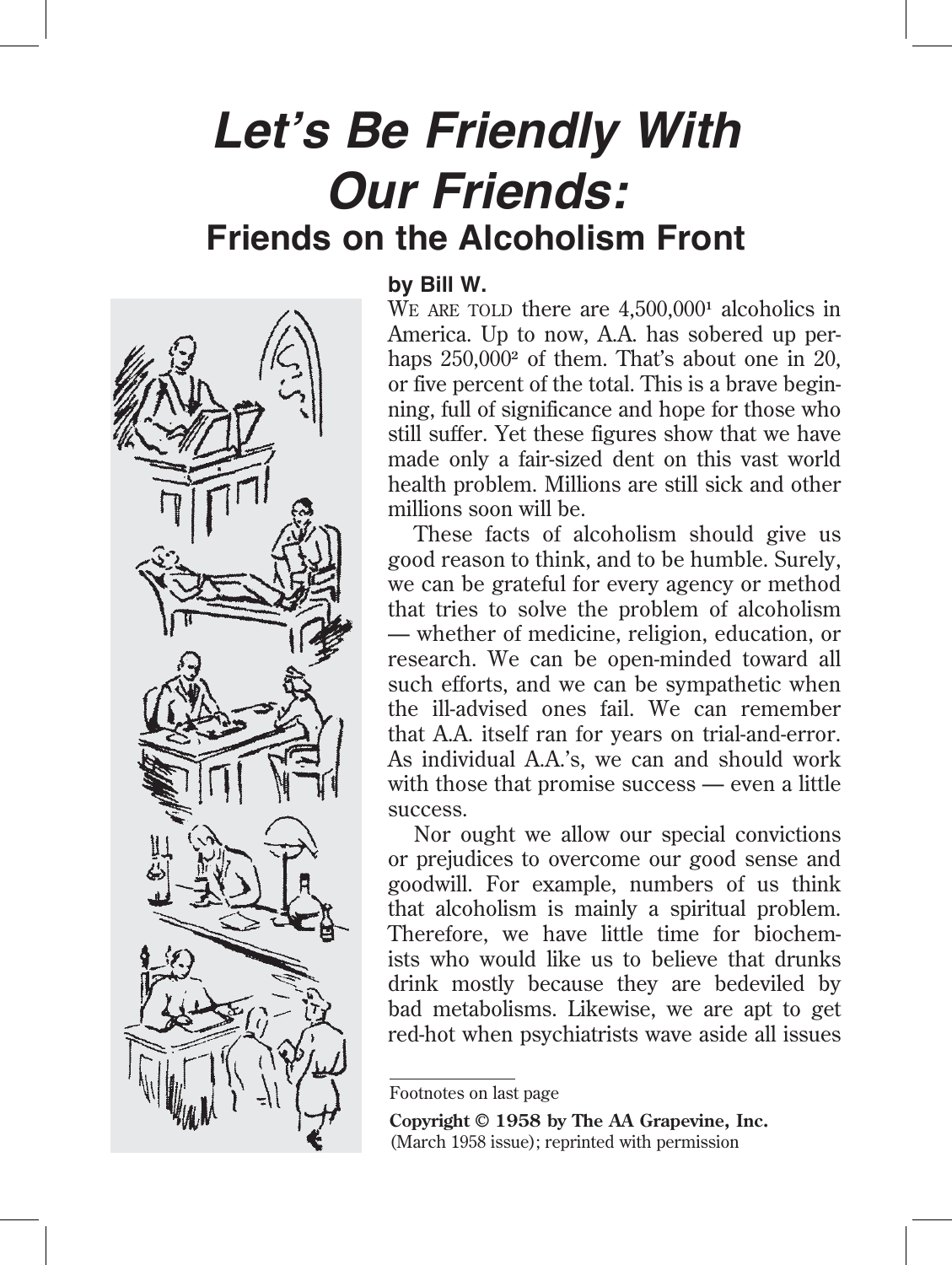of right or wrong and insist that the real problem of the alcoholic always gathers around the neurotic compulsions which he innocently acquired as a child, becoming maladjusted because of his erring parents. Or, when social workers say that the true causes of alcoholism are to be seen in faulty social conditions, we are apt to get restive and say, "Who cares a hang what the causes are, anyway? A.A. can fix drunks without getting into all that."

In similar fashion, some of us A.A.'s decry every attempt at therapy save our own. We point to certain clinics and committees that have accomplished little; we complain that huge sums are being wasted by state and private sources. We roundly thump every experimental drug that turns out badly. We belittle the



attempts of the men and women of religion to deal with us drunks. We believe that sound alcohol education is a good thing. But we are also apt to think that  $A.A.$  — indirectly — is doing most of it, anyhow.

Now this may seem to be a confession of the sins of A.A., and in some part it is. It is also a confession that, at one time or another, I have myself held many of these often shortsighted views and prejudices. But I do make haste to add that what I've just said applies far more to A.A.'s past than to the present.

Today, the vast majority of us welcome any new light that can be thrown on the alcoholic's mysterious and baffling malady. We don't care too much whether new and valuable knowledge issues from a test tube, a psychiatrist's couch, or revealing social studies. We are glad of any kind of education that accurately informs the public and changes its age-old attitude toward the drunk. More and more, we regard all who labor in the total field of alcoholism as our companions on a march from darkness into light. We see that we can accomplish together what we could never accomplish in separation and in rivalry.

Preoccupied with A.A. and its affairs, I must admit that I've given too little thought to the total alcohol problem. But I do have a glimpse of it, and that glimpse I would like to share with you.

Take those 4,500,000 drunks in America. What is their condition now? What is being done, and what might be done for them? What about the next generation — yet another 4,000,000 who are children and adolescents? Excepting for what A.A.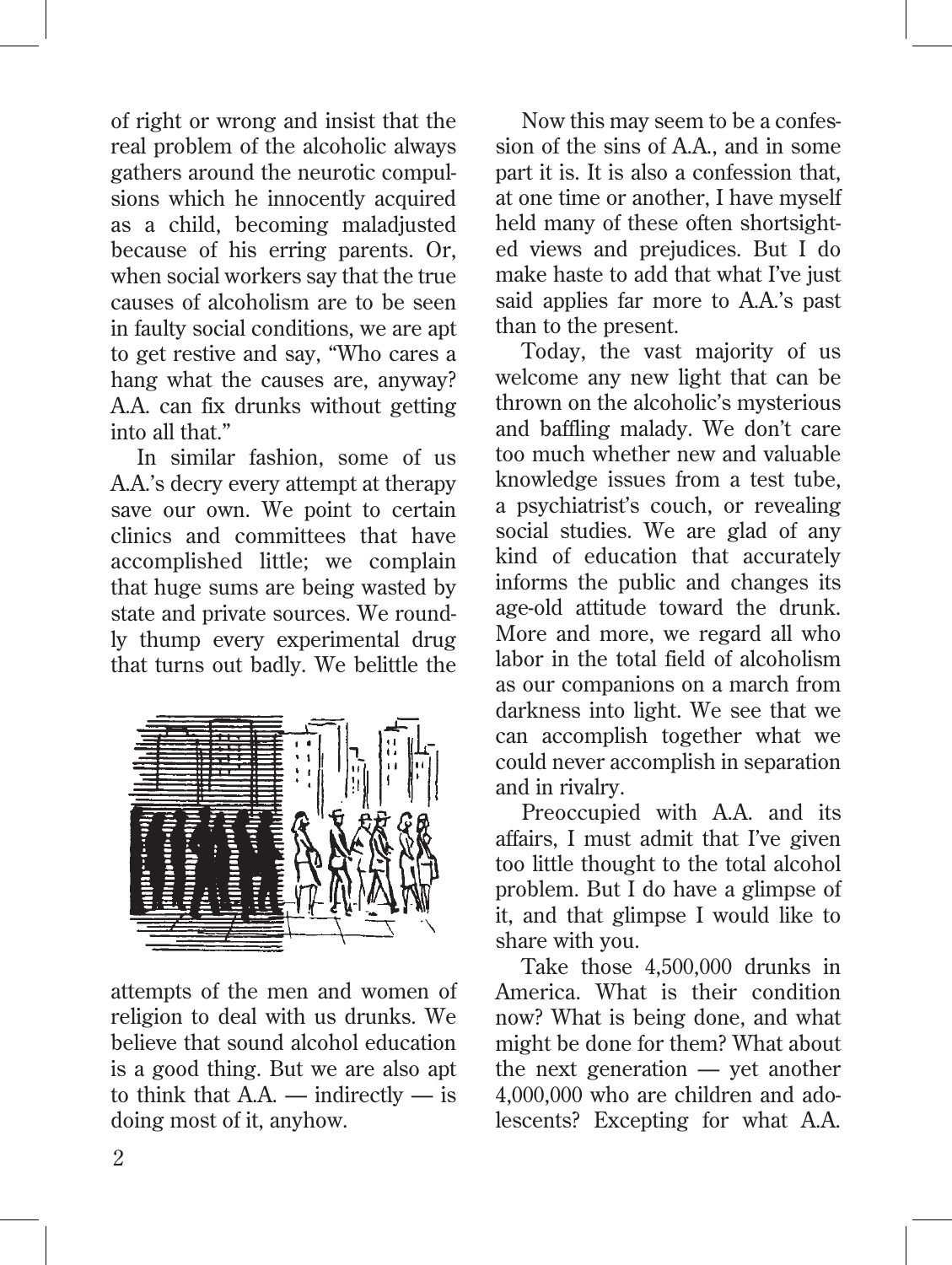can do, must they be victims, too?

Let's start at the bottom of the heap. Our mental institutions are flooded with the brain-damaged and the deeply psychopathic. Here and there a few find their way back, but not many. Most are gone beyond recall; the next world is their best hope. But more research upon their condition may add to our knowledge of prevention for the benefit of others who are approaching the jumping-off place. Great numbers of alcoholics are to be found in prisons. Either alcohol directly got them into the jams that landed them there, or they had to drink in order to commit the crimes toward which they had compulsive tendencies. Here research medical, psychiatric and social — is plainly needed. A.A. can't do this job, but others have already made a great beginning.

Every large city has its skid row. The so-called derelict alcoholics doubtless number several hundreds of thousands. Some are so "psycho" and so damaged that the mental hospital is their destination. The rest of these countless men and women clog police blotters, courts, jails, and hospitals. To them, the cost in suffering is incalculable; the cost to society, even in dollars only, is immense. Huge numbers of these, not yet legally insane, are thus condemned to mill hopelessly about. Can anything be done? In all probability, yes. Perhaps these sufferers can be transferred to farms where, in some sort of "quarantine" confinement, they can do enough work to support themselves, be in better health, and save their respective cities great sums and trouble. This and other related experiments are beginning to offer much more hope for the skid-rower. Individual A.A.'s are helping, but most of the work and the money will have to come from elsewhere.

What now of the millions of alcoholics who haven't hit prisons, asylums, or skid rows? These, we are told, constitute the vast majority. At the moment, their best hope of recovery seems to be A.A. Well then, why haven't these millions come to us? Or why haven't they tried to get well by some other method?

Any A.A. can give you a quick and very accurate answer: "They aren't ready — they don't know how sick they really are. If they did, they would flock to treatment, just as though they had diabetes or cancer." The problem, therefore, is how to expose them to the facts that will convince them they are gravely ill.

More than anything, the answer seems to be in *education —* education in schoolrooms, in medical colleges, among clergymen and employers, in families, and in the public at large. From cradle to grave, the drunk and the potential alcoholic will have to be completely surrounded by true and deep understanding and by a continuous barrage of information: the facts about his illness, its symptoms, its grim seriousness. Why should an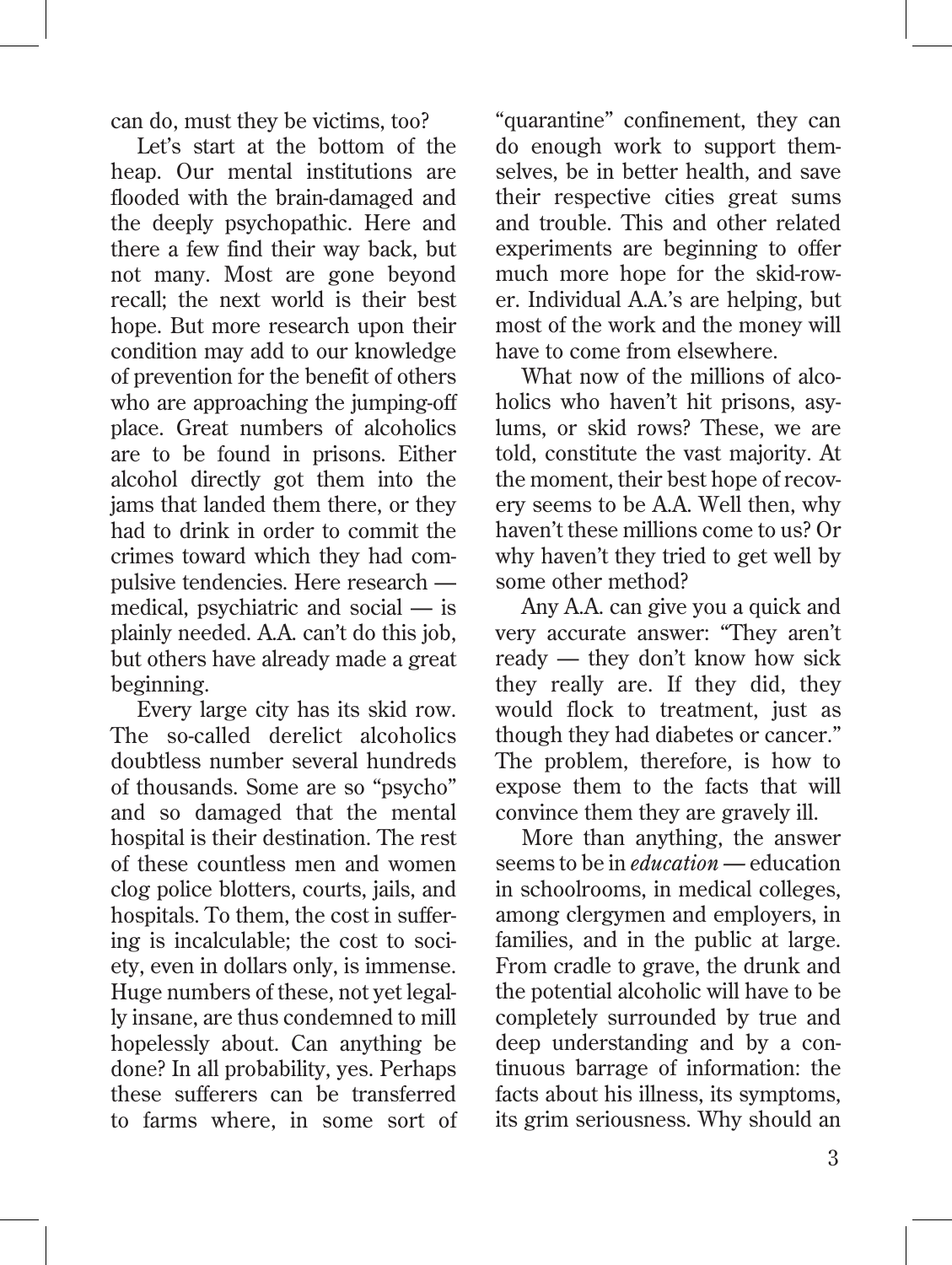alcoholic have to wait until he is 55 and horribly mangled to find out that he is a very sick man, when enough education of the right kind might have convinced him at 30 or 35?

History has shown that, whatever their several merits, neither preaching nor moralizing nor other efforts at reform have ever made much impression on alcoholics as a whole. But factual education about the malady has in the last few years shown great promise. Even now, we are seeing a great many younger people coming to A.A. as a direct result of the recently more widespread information about the disease.

We A.A.'s have done a lot of this kind of education, and friends outside A.A. have done even more. As a result, right now maybe half a million of the U.S.A.'s drunks are trying to get well — or at least thinking seriously about getting well — either on their own, or by actual treatment. Maybe this guess is too high, but it is by no means fanciful. Sound education on alcoholism, and far more of it at all levels, will clearly pay off.

Education will not only pay off in numbers treated; it can pay off even more handsomely in prevention. This means factual education, properly presented to children and adolescents, at home and at school. Heretofore, much of this education has attacked the immorality of drinking rather than the disease of alcoholism.

We A.A.'s can speak with a lot

of conviction about this. Most of our children have been emotionally bunged up by our drinking behavior, "maladjusted" for sure. Large numbers of them should have turned into problem drinkers by now. But they have done no such thing. Alcoholism, or potential alcoholism, is a rare thing to see among the children of A.A. parents. Yet we never forbid them to drink, and we don't preach if they do. They simply learn by what they have seen and by what they hear that alcoholism is a ghastly business and that their chances are about one in 15 of contracting the illness of alcoholism if they drink. Most of them don't drink at all. Others drink sparingly. The remainder, after getting into a few ominous jams, are able to quit — and they promptly do. This seems to be preventive education at its best.

Therefore, it is entirely possible that many of these A.A. attitudes and methods can be widely applied to kids of all kinds.

Now who is going to do all this education? Obviously, it is both a community job and a job for specialists. Individually, we A.A.'s can help, but A.A. as such cannot, and should not, get directly into this field. Therefore, we must rely on other agencies, on outside friends and their willingness to supply great amounts of money and effort — money and effort which will steer the alcoholic toward treatment as never before, and which will prevent the development of alcoholism in millions of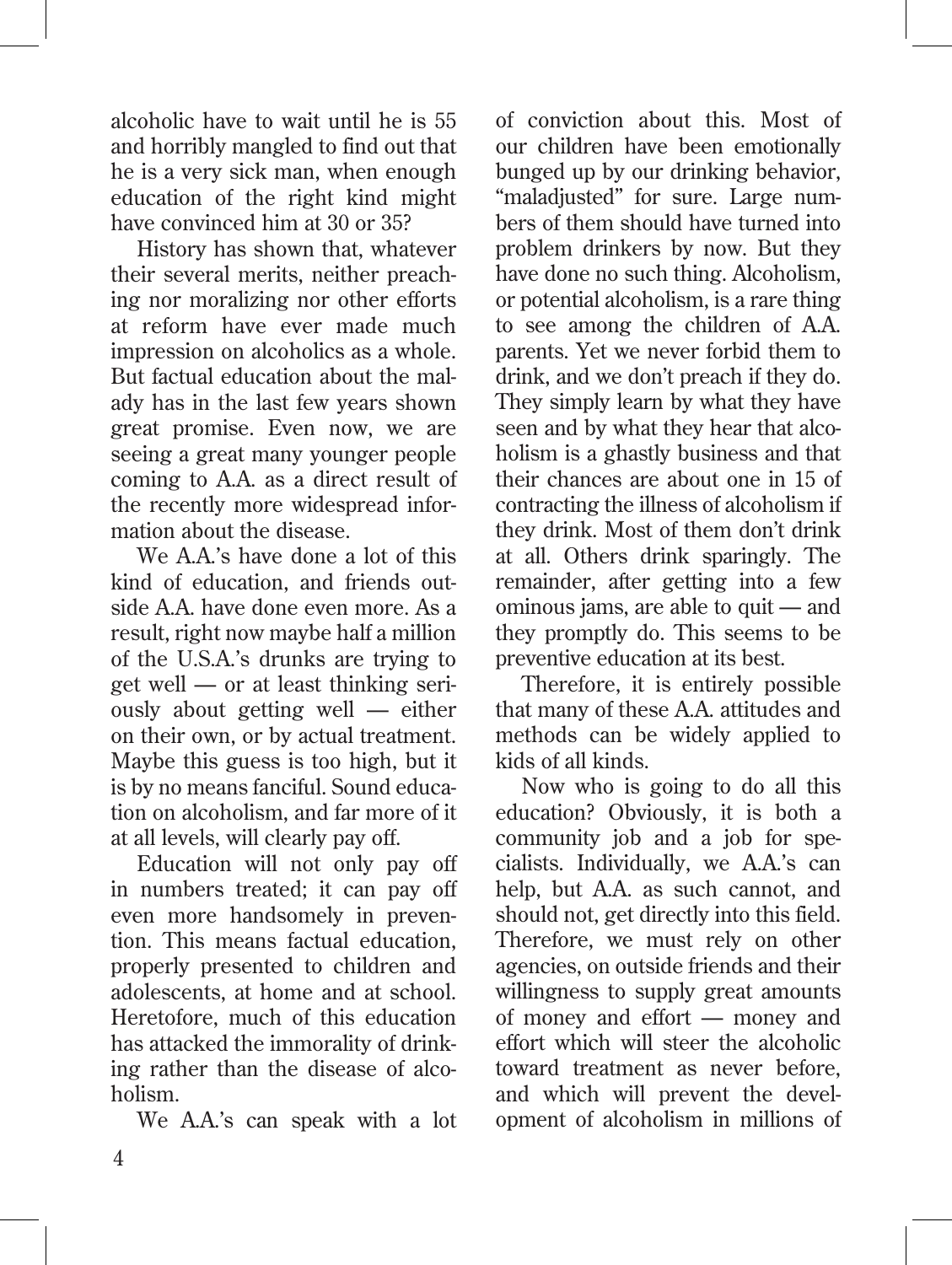predisposed kids who will otherwise take the road we know so well.

As the following fragment of history will show, great and promising progress, outside of A.A., has been made in the field of research, treatment, rehabilitation, and education. It happened that I was a witness to the beginning of modern methods in these areas, and this is what I saw:

I well remember Dr. H. W. Haggard of the Yale University faculty. In 1930, four years before I



sobered up, this good physician was wondering what ailed drunks. He wanted to begin research — mostly a test-tube project at the beginning — to see what their chemistry was all about. This so amused some of his colleagues that no funds were forthcoming from the Yale treasury. But Dr. Haggard was a man with a mission. He put his hands in his own pockets and begged personal friends to do the same. His project launched, he and an associate, Dr. Henderson, began work.

Later, in 1937, the renowned physiologist Dr. Anton Carlson and a group of interested scientists formed a subsidiary body called the Research Council on Problems of Alcohol. This was to be a more inclusive effort. Some of us early New York A.A.'s went to their meetings — sometimes to cheer and sometimes, I must confess, to jeer. (A.A., you see, then thought it had a monopoly on the drunk-fixing business!)

Presently, the Research Council took on a live wire, Dr. E. M. Jellinek. He wasn't an M.D., but he was a "doctor" of pretty much everything else. Learning all about drunks was just a matter of catching up on his back reading. Though a prodigy of learning, he was nevertheless mighty popular with us alcoholics. We called him a "dry alcoholic," because he could identify with us so well. Even his nickname was endearing — his Hungarian father had dubbed him "Bunky," which, in that language, means "the little radish." "The little radish" got down to business at once.

At length, Bunky and Dr. Haggard joined forces and began in 1940 to publish the *Quarterly Journal of Studies on Alcohol,* which devoted itself to articles covering the total field of alcohol research and inquiry. This brought Dr. Jellinek into partnership and close association with Dr. Haggard.

In 1943, Dr. Haggard and Bunky organized The Yale School for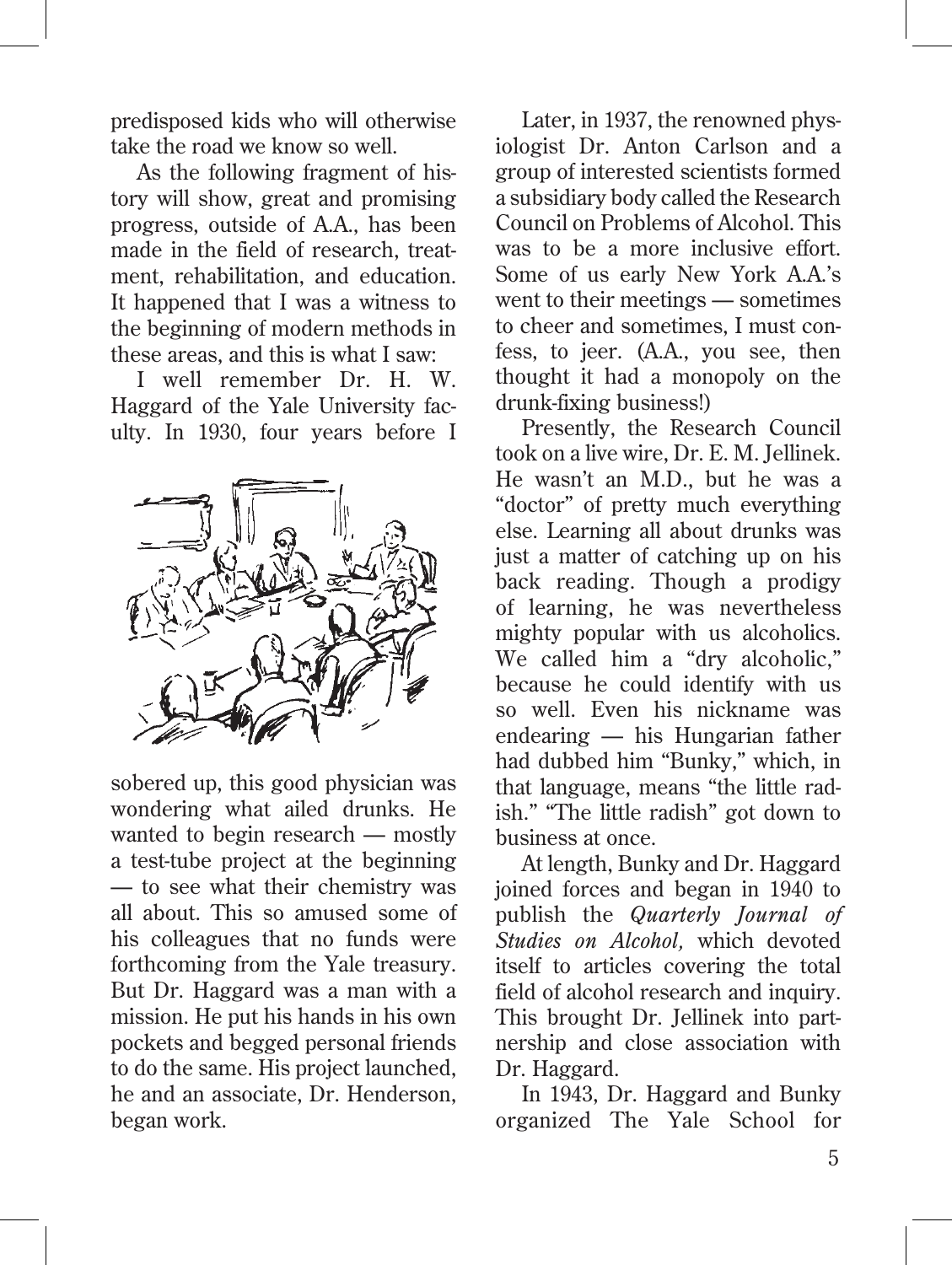Alcohol Studies.**<sup>3</sup>** It was seen that a laboratory and a technical journal couldn't get far unless a wider audience was found. The idea was advanced that everyubody who bumped into drunks or the alcohol problem should be represented at the school.

A strangely assorted crowd turned up at the early sessions. I well remember the venerable Mr. Colvin, he who used to run on the Prohibition ticket for the U.S. Presidency. At the other pole of violent opinion, there were certain representatives of the liquor industry. Sandwiched in between these were a sprinkling of clergymen, social workers, judges, cops, probation officers, and educators, and a certain number of us drunks. Everybody had his own ax to grind and his own cast-iron convictions. The drys and wets were hardly on speaking terms. Every faction wanted us drunks to agree with them. This was very flattering, but we naturally took the independent course and agreed with practically nobody!

It was out of this unpromising miscellany that Drs. Haggard and Jellinek had to bring order. The wets had to be convinced they couldn't brush the alcohol problem under the bed; neither could those drys go on scaring every drinker by brandishing before him a hobnailed liver. We A.A.'s had to see the enormity of the total alcohol problem and to face the fact that we probably weren't going to dry up the world overnight. The

school threw in its research findings; everybody else contributed what he had, or thought he had; and Bunky finally showed us that we had to face the actual facts together and be friendly about it besides. His was a stroke of diplomacy; it was perhaps the first beginning of a comprehensive and statesmanlike approach to the problem of alcohol in America.

In the next year, 1944, there were two signal events. The Yale group opened up a clinic where there would be plenty of live drunks to research and to treat experimentally. Here Ray McCarthy, as first administrator, began to sweat out the clinic method with his first batch of alcoholics.

Then came Marty Mann. As a recovered alcoholic, she knew public attitudes had to be changed, that people had to know that alcoholism



was a disease and alcoholics could be helped. She developed a plan for an organization to conduct a vigorous program of public education and to organize citizens' committees all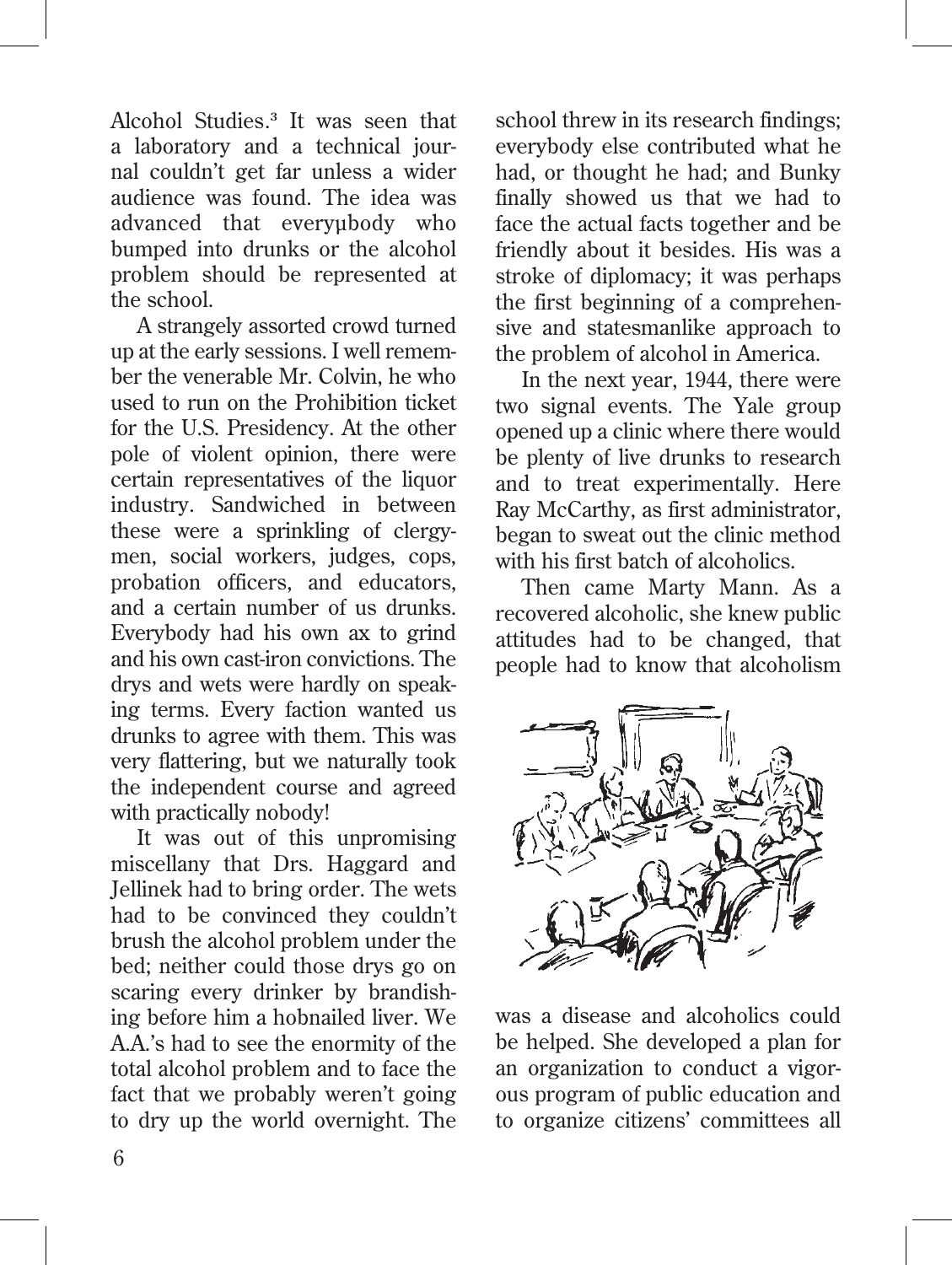over the country. She brought her plan to me. I was enthusiastic, but felt scientific backing was essential; so the plan was sent to Bunky, and he came down to meet with us. He said the plan was sound and the time was ripe, and he agreed with me that Marty was the one to do the job.

Originally financed by the tireless Dr. Haggard and his friends, Marty started her big task. I cannot detail in this space the great accomplishments of Marty and her associates in the present day National Council on Alcoholism.**4** But I can speak my conviction that no other single agency has done more to educate the public, to open up hospitalization, and to set in motion all manner of constructive projects, than this one. Growing pains there have been aplenty, but today the N.C.A. results speak for themselves.

In 1945, Dr. Selden Bacon, the noted sociologist, was appointed chairman of the first program to be supported by state funds, the Connecticut Commission on Alcoholism. This first state effort was the direct result of the work of Dr. Bacon and the Yale group. Our friend Selden has since brought his immense energy and the finest perceptions of his profession to the aid of us alcoholics. He is without doubt one of the best authorities from the social point of view that we now have, I much wish I could name and tell you of many another dedicated friend of that early pioneering time. They have since been followed by others, who are today legion. To all of them, I send the timeless gratitude of Alcoholics Anonymous.

Their combined efforts, often sparked by A.A.'s, have since flowered to this general effect: Four universities are now running replicas of the Yale School. Three thousand public and private hospitals have been opened to alcoholics. Industry is revolutionizing its attitude toward its alcoholic employees. Penal institutions, police, and judges alike have taken new heart. Citizens' committees in large numbers are attacking the total problem in their several communities. Over 30 U.S. states and the majority of Canadian provinces have programs of rehabilitation and treatment. Many clergy groups are educating their co-workers. Psychiatric research and treatment are making telling strides. Test-tube devotees are working hopefully in their laboratories. The American Medical Association has officially declared alcoholism to be a chronic illness, and has activated its own committee on alcoholism. Medical colleges are beginning to include this subject in their courses. Sparked by Bunky, the World Health Organization is carrying all this good news around the world. School textbooks are being modernized. In the cause of general education, the press, radio, and television are pouring out floods of it daily. This has all happened in the 28 years since Dr. Haggard first decided to find out